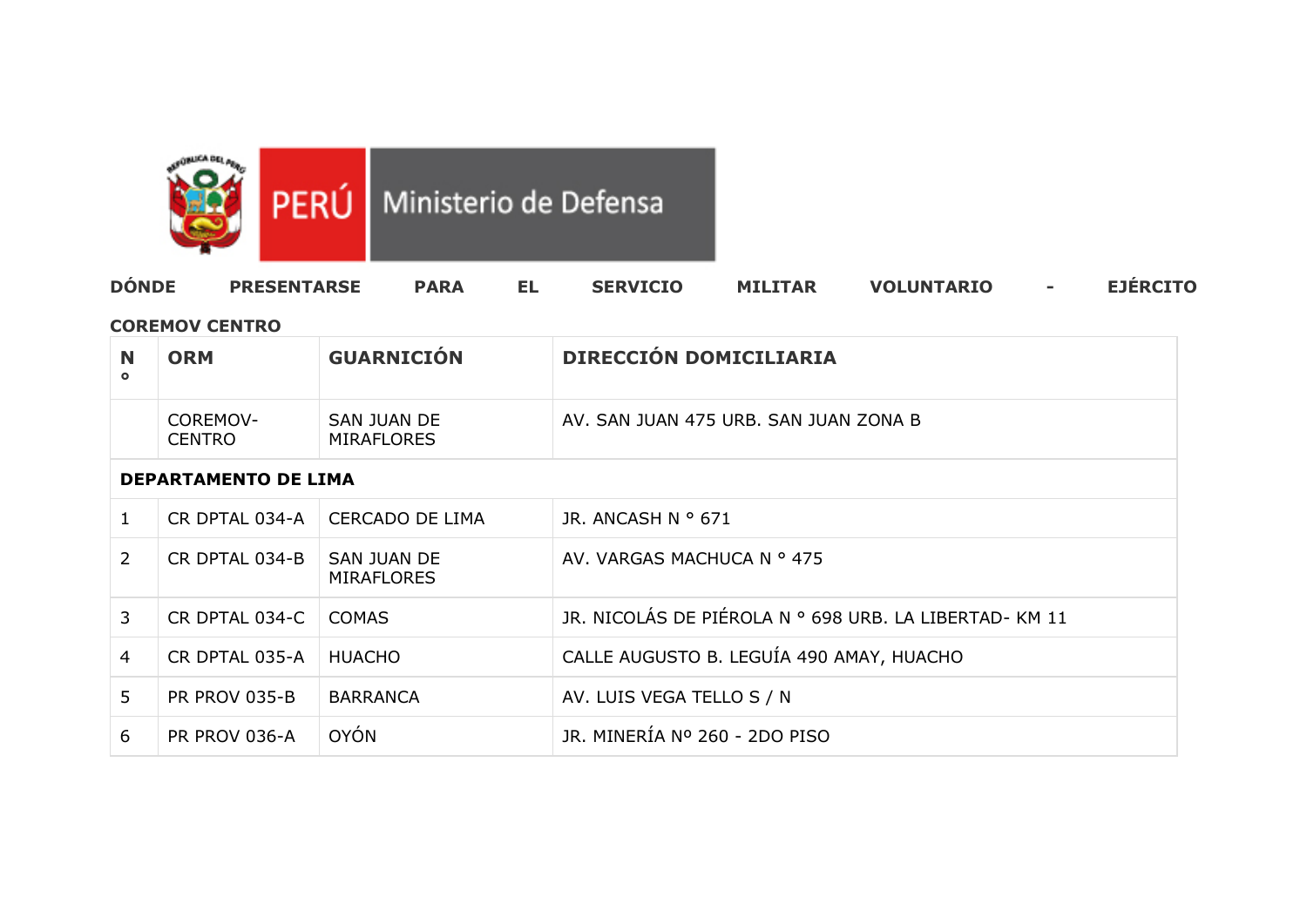| $\overline{7}$ | PR PROV 037-A                  | <b>CANTA</b>                     | JR ARICA 402-CANTA                                                                |  |
|----------------|--------------------------------|----------------------------------|-----------------------------------------------------------------------------------|--|
| 8              | PR PROV 038-A                  | <b>YAUYOS</b>                    | JR. COMERCIO S / N YAUYOS                                                         |  |
| 9              | <b>PR PROV 052-C</b>           | SAN VICENTE DE CAÑETE            | JR SANTA ROSA 481- SAN VICENTE DE CAÑETE                                          |  |
| 10             | CR DPTAL 053-A                 | <b>SAN JUAN DE</b><br>LURIGANCHO | PJE OLLANTA N º 101- URB. ZÁRATE (CDRA 1 AV. PRÓCERES DE LA<br>INDEPENDENCIA) SJL |  |
| 11             | PR PROV 257-A                  | <b>MATUCANA</b>                  | JR. TACNA 1022 - MATUCANA                                                         |  |
| 12             | PR PROV 292-A                  | <b>HUARAL</b>                    | CLLE. BERMUDAS MORALES MZ 1 LT 2                                                  |  |
|                | <b>DEPARTAMENTO DE HUÁNUCO</b> |                                  |                                                                                   |  |
| $\mathbf{1}$   | CR DPTAL 030-A                 | <b>HUÁNUCO</b>                   | JR. MALECÓN CENTENARIO LEONCIO PRADO NRO 401                                      |  |
| $\overline{2}$ | PR PROV 030-B                  | <b>AMBÓN</b>                     | JIRÓN 28 DE JULIO 353 - AMBO                                                      |  |
| 3              | <b>PR PROV 030-C</b>           | <b>PANAO</b>                     | JR. ESPINAR 135                                                                   |  |
| 4              | PR PROV 031-A                  | LA UNIÓN                         | JR. DOS DE MAYO N º 386 LA UNIÓN                                                  |  |
| 5              | PR PROV 031-B                  | HUAMALÍES, LLATA                 | JR.CENTRAL 265 LLATA                                                              |  |
| 6              | PR PROV 032-A                  | L. PRADO TINGO MARÍA             | AV. ALAMEDA PERÚ N º 501 T / MARIA-                                               |  |

# 7 PR PROV 092-A TOCACHE JR GERMÁN RENGIFO 914 **DEPARTAMENTO DE PASCO** 1 CR DPTAL 039-A PASCO AV LOS PRÓCERES 200 URB. SAN JUAN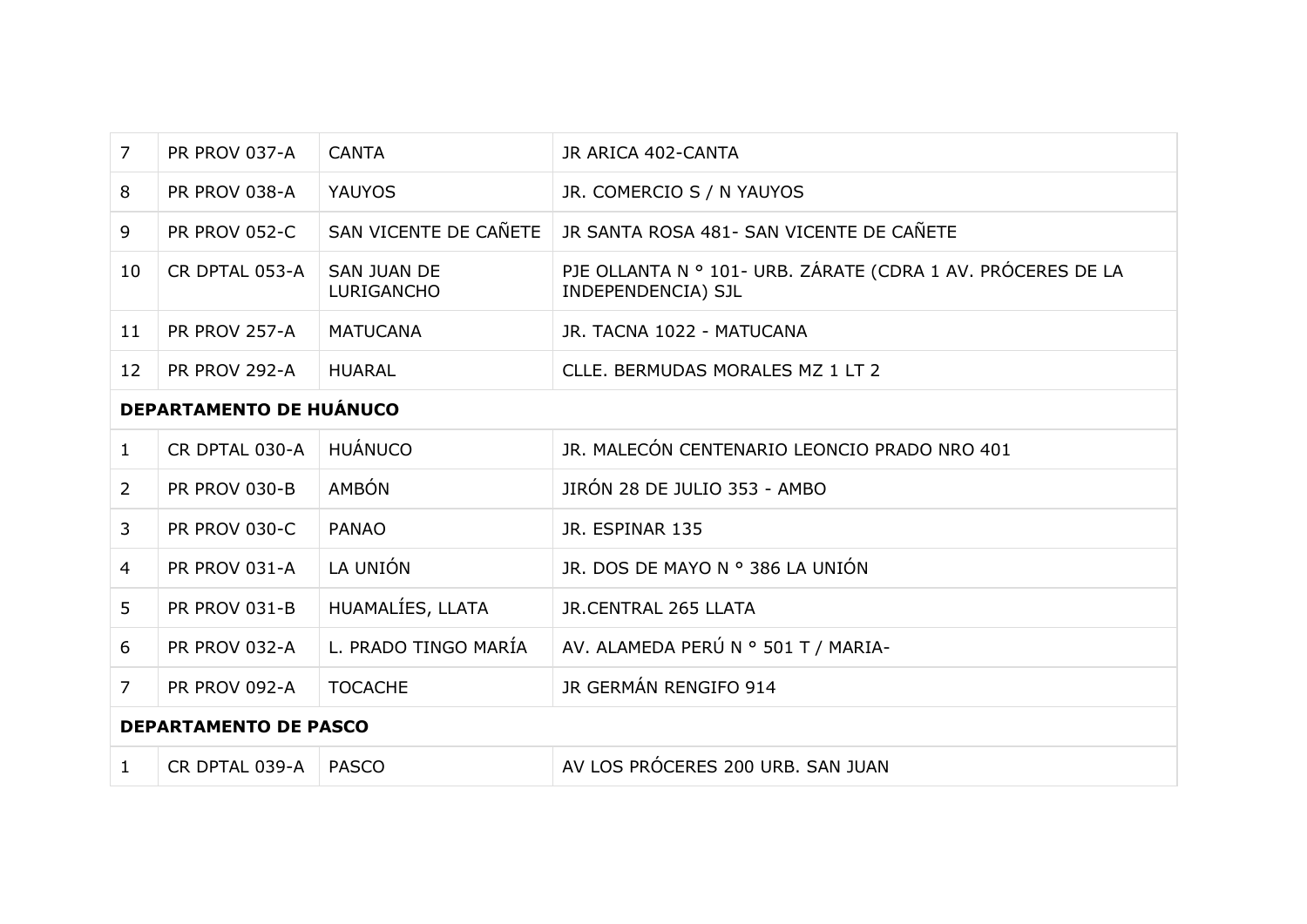| $\overline{2}$ | PR PROV 039-B                       | <b>DACARRIÓN</b><br>YANAHUANCA  | AV. JORGE CHÁVEZ S / N YANAHUANCA                        |
|----------------|-------------------------------------|---------------------------------|----------------------------------------------------------|
| $\mathbf{3}$   | PR PROV 040-A                       | <b>OXAPAMPA</b>                 | JR. BOLÍVAR S / N                                        |
|                | <b>DEPARTAMENTO DE JUNÍN</b>        |                                 |                                                          |
| $\mathbf{1}$   | CR DPTAL 041-A                      | <b>HUANCAYO</b>                 | CALLE REAL S / N - CHILCA                                |
| $\overline{2}$ | PR PROV 042-A                       | YAULI-LA OROYA                  | AV. HORACIO ZEVALLOS GÁMEZ Nº 215                        |
| 3              | PR PROV 042-B                       | <b>JUNÍN</b>                    | JR. SAN MARTÍN 680-OESTE                                 |
| $\overline{4}$ | PR PROV 042-C                       | <b>LA MERCED</b><br>CHANCHAMAYO | AV. AVELARDO QUIÑONES 112 -                              |
| 5              | PR PROV 043-A                       | <b>JAUJA</b>                    | JR BOLÍVAR N º 1184                                      |
| 6              | PR PROV 043-B                       | <b>TARMA</b>                    | AV. AREQUIPA S / N CENTRO CÍVICO 4TO PISO                |
| $\overline{7}$ | <b>PR PROV 043-C</b>                | <b>CONCEPCIÓN</b>               | JR. 9 DE JULIO 1140                                      |
| 8              | PR PROV 043-D                       | <b>SATIPO</b>                   | INTERSECCIÓN JR. DA CARRIÓN Y PROLONGACIÓN JUNÍN -SATIPO |
|                | <b>DEPARTAMENTO DE HUANCAVELICA</b> |                                 |                                                          |
| $\mathbf{1}$   | CR DPTAL 044-A                      | <b>HUANCAVELICA</b>             | JR. HIPÓLITO UNANUE 126                                  |
| $\overline{2}$ | PR PROV 044-B                       | <b>ANGARAES IRCAY</b>           | JR. ATAHUALPA 134 PUEBLO VIEJO LIRCAY                    |
| 3              | PR PROV 041-B                       | <b>TAYACAJA - PAMPAS</b>        | AV. HUANCAVELICA S / N                                   |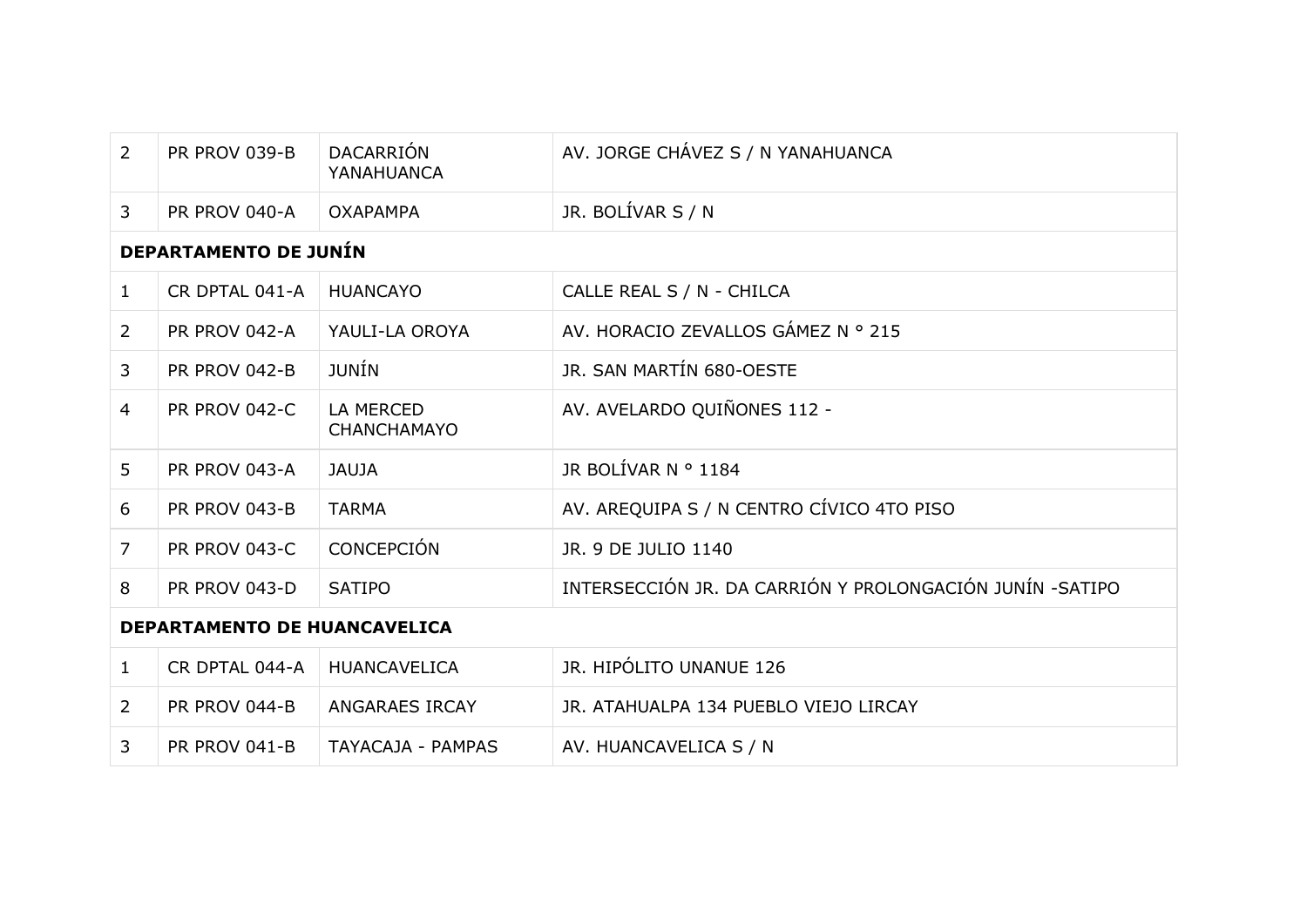| 4              | PR PROV 045-A                   | <b>CASTROVIRREYNA</b>            | AV. LIBERTADORES S / N CASTROVIRREYNA                      |
|----------------|---------------------------------|----------------------------------|------------------------------------------------------------|
| 5 <sup>1</sup> | <b>PR PROV 046-A</b>            | <b>ACOBAMBA</b>                  | PLAZA LA MERCED S / N ACOBAMBA                             |
| 6              | PR PROV 046-B                   | <b>CHURCAMPA</b>                 | JR. 2 DE MAYO 500 CHURCAMPA                                |
|                | <b>DEPARTAMENTO DE AYACUCHO</b> |                                  |                                                            |
| $\mathbf{1}$   | CR DPTAL 047-A                  | <b>HUAMANGA</b>                  | AV. INDEPENDENCIA N º 500                                  |
| $\overline{2}$ | PR PROV 047-B                   | <b>HUANTA</b>                    | JR. LIBERTAD N º 344                                       |
| 3              | PR PROV 048-A                   | <b>CANGALLO</b>                  | JR. RIVADAVIA S / N                                        |
| 4              | PR PROV 048-B                   | <b>HUANCAPI</b>                  | JR. VÍCTOR FAJARDO Nº 575                                  |
| 5 <sup>1</sup> | PR PROV 049-A                   | LUCANAS-PUQUIO                   | JR. BOLÍVAR 124 PUQUIO                                     |
| 6              | PR PROV 049-B                   | PARINACOCHAS-<br><b>CORACORA</b> | AV. COMERCIO S / N                                         |
| $\overline{7}$ | PR PROV 050-A                   | <b>SAN MIGUEL</b>                | CENTRO CÍVICO OFICINA Nº 12                                |
|                | <b>DEPARTAMENTO DE ICA</b>      |                                  |                                                            |
| $\mathbf{1}$   | CR DPTAL 051-A                  | <b>ICA</b>                       | AV. NICOLÁS DE RIVERA EL VIEJO 6TA CUADRA S / N URB. LUREN |
| $2^{\circ}$    | PR PROV 051-B                   | <b>NAZCA</b>                     | PROLONGACIÓN CALLAO Nº 1198 NAZCA                          |
| 3              | PR PROV 051-C                   | <b>PALPA</b>                     | AV. INCA GARCILASO DE LA VEGA 225 PALPA                    |
| 4              | PR PROV 052-A                   | Pisco                            | AV. MIRAFLORES 2DA CDRA S / N                              |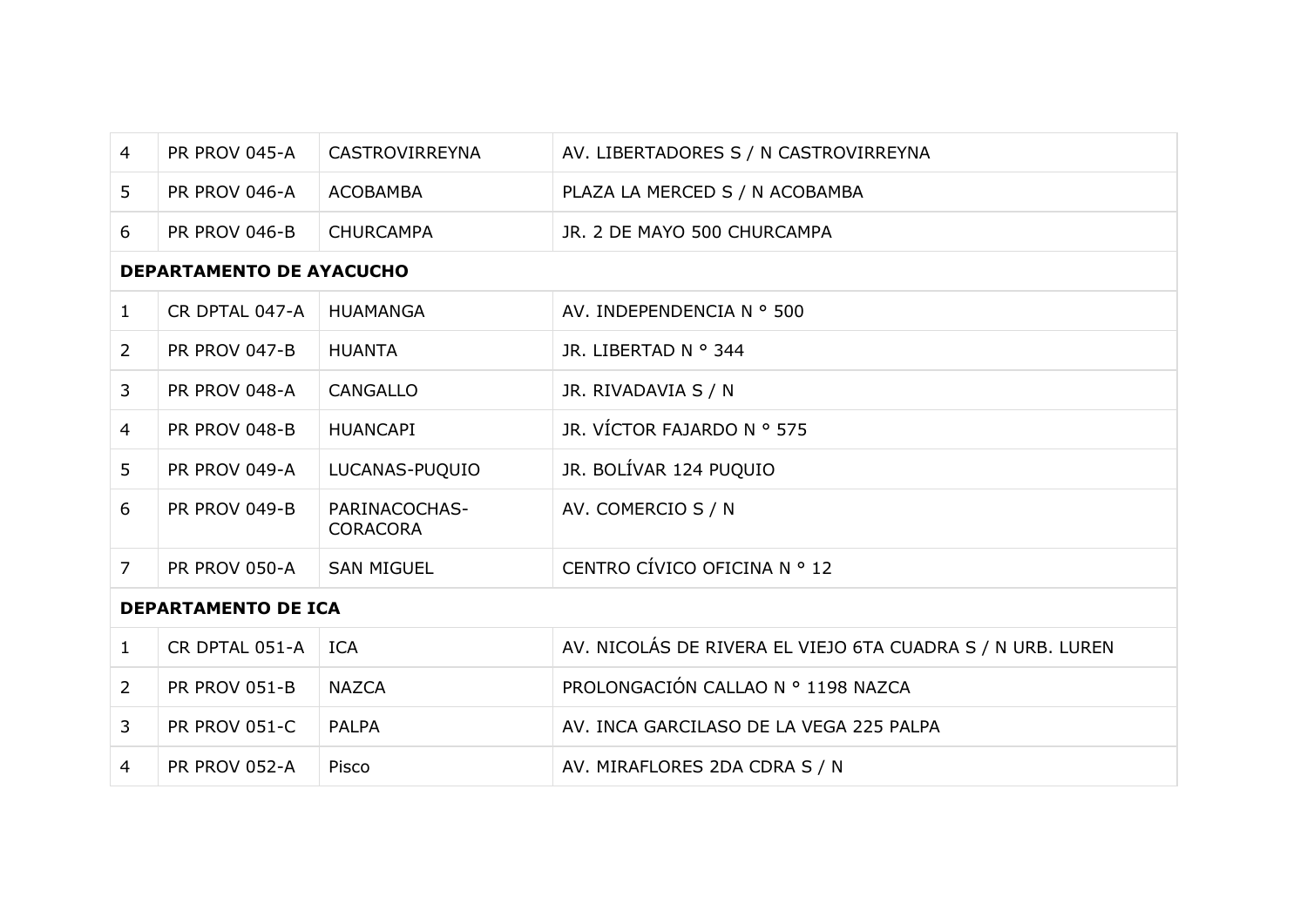| 5              | PR PROV 052-B                     | <b>CHINCHA ALTA</b> | JR. COLÓN N $\degree$ 616                 |  |
|----------------|-----------------------------------|---------------------|-------------------------------------------|--|
|                | <b>DEPARTAMENTO DE UCAYALI</b>    |                     |                                           |  |
| $\mathbf{1}$   | CR DPTAL 054-A                    | PUCALLPA            | JR AB LEGUÍA 548-CALLERÍA                 |  |
|                | <b>DEPARTAMENTO DE SAN MARTÍN</b> |                     |                                           |  |
| 1              | PR PROV 88-A                      | MOYOBAMBA           | JR. DOS DE MAYO 1720                      |  |
| $\overline{2}$ | PR PROV 088-B                     | LA RIOJA            | JR. TÚPAC AMARU CDRA 6                    |  |
| 3              | PR PROV 089-A                     | <b>SAPOSOA</b>      | AV. LORETO N º 760                        |  |
| $\overline{4}$ | PR PROV 090-A                     | CÁCERES, JUANJUÍ    | JR. MARISCAL AVELINO CÁCERES C-4          |  |
| 5              | CR DPTAL 091-A                    | <b>TARAPOTO</b>     | JR. SANTA ROSA N º 200 MORALES-SAN MARTÍN |  |
| 6              | PR PROV 091-B                     | LAMAS               | JR. VR HAYA DE LA TORRE N º 354           |  |
|                | <b>COREMOV NORTE</b>              |                     |                                           |  |

| N<br>$\bullet$ | <b>ORM</b>                    | <b>GUARNICIÓN</b> | <b>DIRECCIÓN DOMICILIARIA</b>  |
|----------------|-------------------------------|-------------------|--------------------------------|
|                | COREMOV-<br><b>NORTE</b>      | PIURA             | AV. CALZADO Y SALAZAR S / N    |
|                | <b>DEPARTAMENTO DE TUMBES</b> |                   |                                |
|                | CR DPTAL 01-A                 | <b>TUMBES</b>     | AV. ALFONSO UGARTE 461-CERCADO |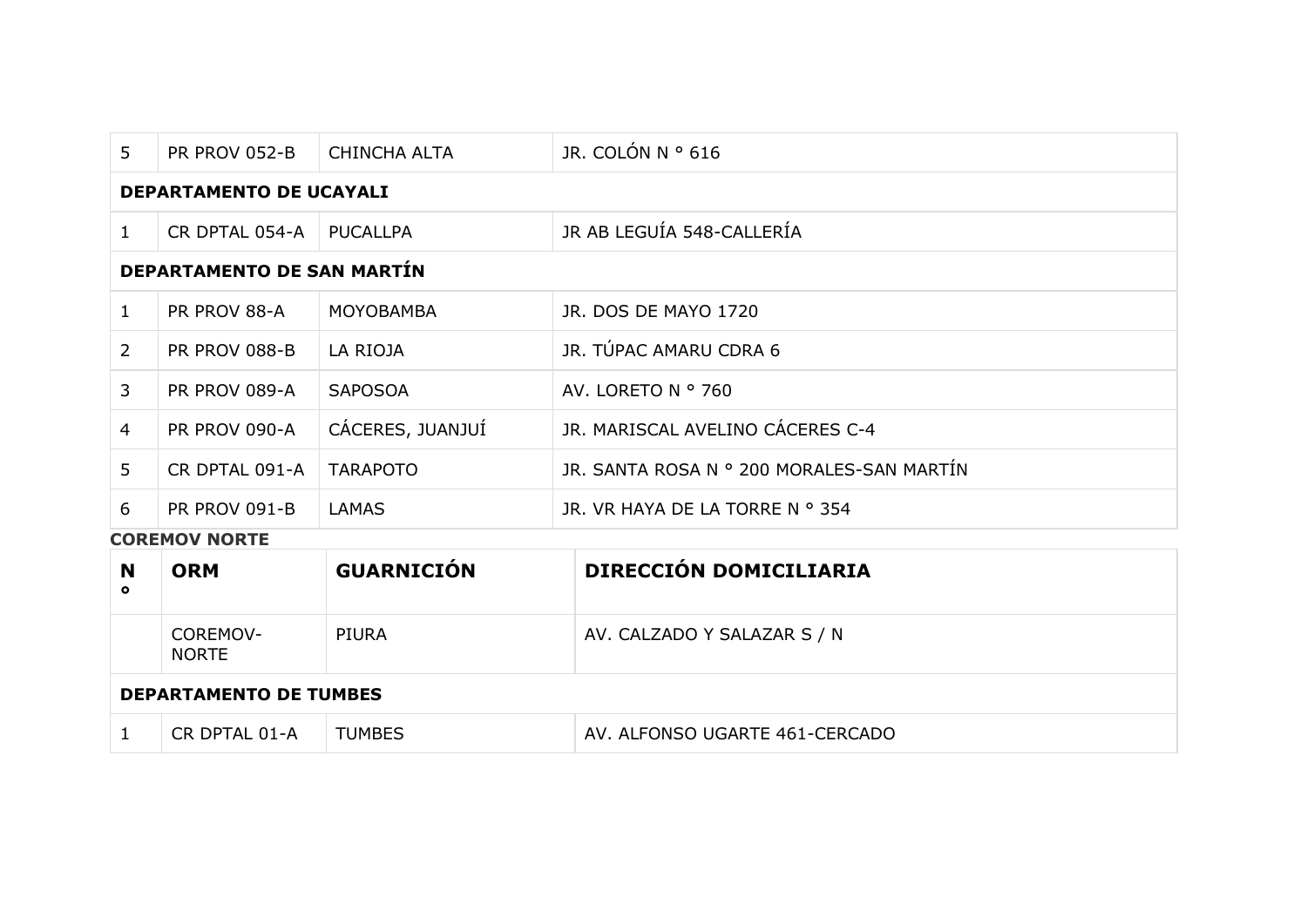| <b>DEPARTAMENTO DE PIURA</b> |                                 |                      |                                                                  |
|------------------------------|---------------------------------|----------------------|------------------------------------------------------------------|
| $\mathbf{1}$                 | CR DPTAL 02-A                   | <b>PIURA</b>         | AV. CADALZO Y SALAZAR S / N                                      |
| $\overline{2}$               | PR PROV 02-B                    | <b>CHULUCANAS</b>    | JR. AREQUIPA 889                                                 |
| 3                            | PR PROV 05-A                    | <b>HUANCABAMBA</b>   | AV. CENTENARIO 218                                               |
| 4                            | CR DPTAL 03-A                   | <b>SULLANA</b>       | AV. SAN BOSCO S / N - LOMAS DE TEODOMIRO URB. VILLA<br>PRIMAVERA |
| 5                            | PR PROV 03-B                    | <b>SECHURA-PAITA</b> | JR. JORGE CHÁVEZ S / N (BIBLIOTECA DE LA MUNICIPALIDAD)          |
| 6                            | PR PROV 04-A                    | <b>AYABACA</b>       | AV. GRAU 148                                                     |
|                              | DEPARTAMENTO DE LAMBAYEQUE      |                      |                                                                  |
| $\mathbf{1}$                 | CR DPTAL 06-A                   | <b>CHICLAYO</b>      | AV. SAENZ PEÑA 848                                               |
| 2                            | PR PROV 06-B                    | LAMBAYEQUE           | AV. VILLARREAL 200                                               |
| 3                            | PR PROV 06-C                    | <b>FERREÑAFE</b>     | AV. VÍCTOR MURO 1206                                             |
|                              | <b>DEPARTAMENTO DE LIBERTAD</b> |                      |                                                                  |
| $\mathbf{1}$                 | CR DPTAL 07-A                   | <b>TRUJILLO</b>      | AV. ESPAÑA S / N                                                 |
| $\overline{2}$               | <b>PR PROV 007-B</b>            | PACASMAYO            | JR. ÁNCASH 606-SAN PEDRO LLOC                                    |
| $\mathbf{3}$                 | PR PROV 07-C                    | <b>CHEPÉN</b>        | CALLE PROGRESO 1056 2DP PISO                                     |
| 4                            | PR PROV 07-D                    | <b>UN ALCANCE</b>    | JR. BOLOGNESI S / N-ASCOPE                                       |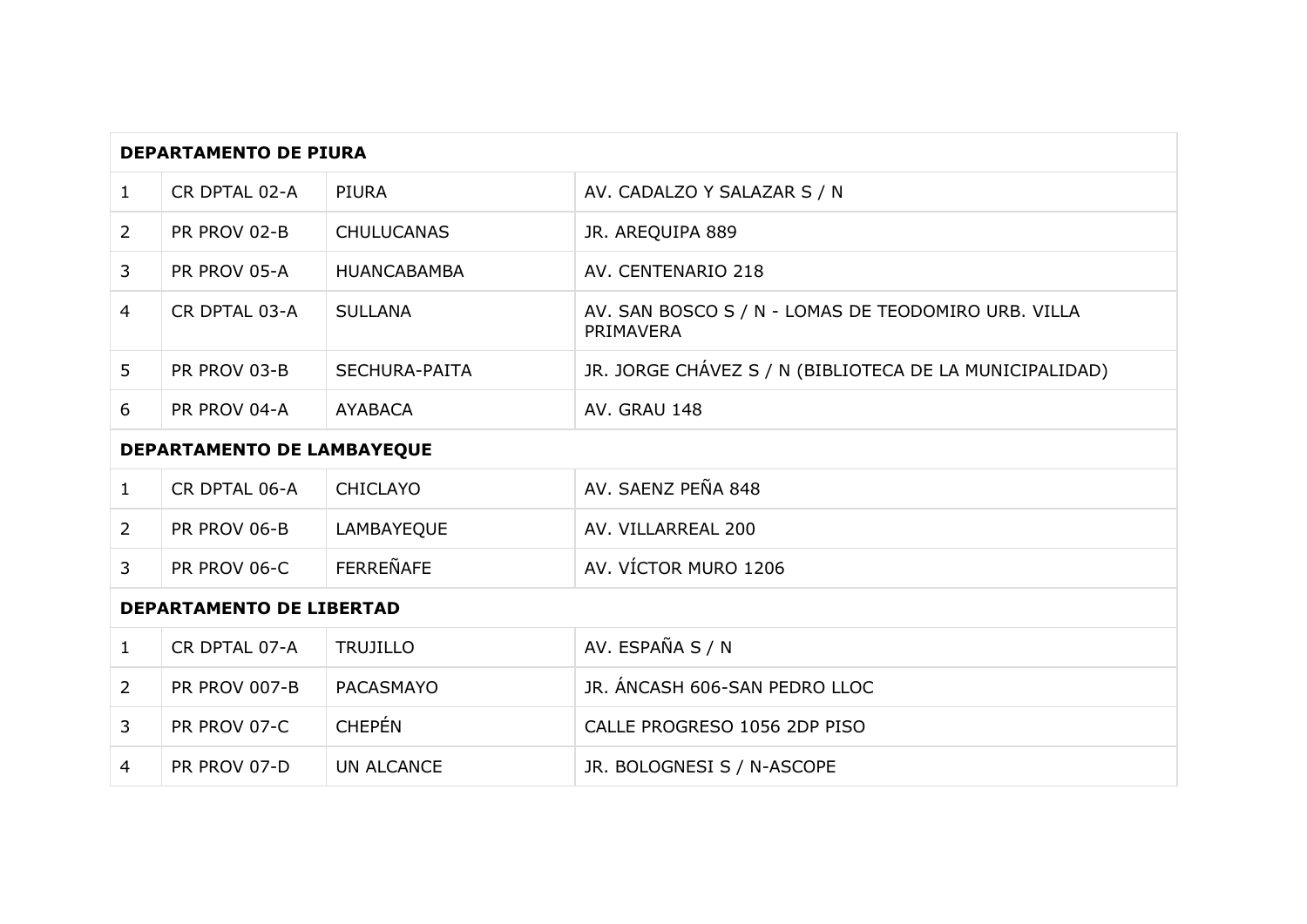| 5              | PR PROV 08-A              | <b>OTUZCO</b>                   | <b>CALLE SANTA</b>                                  |
|----------------|---------------------------|---------------------------------|-----------------------------------------------------|
| 6              | PR PROV 08-B              | SANTIAGO DE CHUCO               | JR. LUIS DE LA PUENTE UCEDA 1277                    |
| $\overline{7}$ | PR PROV 08-C              | <b>JULCAN</b>                   | CALLE CÉSAR VALLEJO 611                             |
| 8              | PR PROV 09-A              | <b>BOLÍVAR</b>                  | JR. BOLÍVAR N $\circ$ 413                           |
| 9              | PR PROV 09-B              | <b>CASCAS</b>                   | JR. GRAU S / N-MERCADO CENTRAL                      |
| 10             | PR PROV 010-A             | TAYABAMBA - PATAZ               | JR. SAN MARTÍN S / N                                |
| 11             | <b>PR PROV 010-B</b>      | <b>PARCOY</b>                   | <b>PARCOY</b>                                       |
| 12             | PR PROV 011-B             | <b>HUAMACHUCO</b>               | <b>HUAMACHUCO</b>                                   |
| 13             | PR PROV 033-A             | <b>HUACRACHUCO</b><br>(HUÁNUCO) | AV. 28 DE JULIO S / N                               |
|                | DEPARTAMENTO DE CAJAMARCA |                                 |                                                     |
| $\mathbf{1}$   | PR PROV 011-A             | CAJABAMBA                       | JR. BOLOGNESI 480-CAJABAMBA                         |
| $\overline{2}$ | CR DPTAL 012-A            | <b>CAJAMARCA</b>                | AV. TAHUANTINSUYO S / N BARRIO SAN MARTÍN DE PORRES |
| 3              | PR PROV 013-A             | <b>CHOTA</b>                    | JR. CERRO CRUZ S / N                                |
| $\overline{4}$ | PR PROV 013B              | <b>HUALGAYOC</b>                | JR. ATAHUALPA N º 398                               |
| 5              | PR PROV 013-C             | <b>SAN MIGUEL</b>               | JR. 28 DE JULIO S / N SAN MIGUEL                    |
| 6              | <b>PR PROV 013-D</b>      | <b>SAN PABLO</b>                | PSJE. EL EJÉRCITO S / N                             |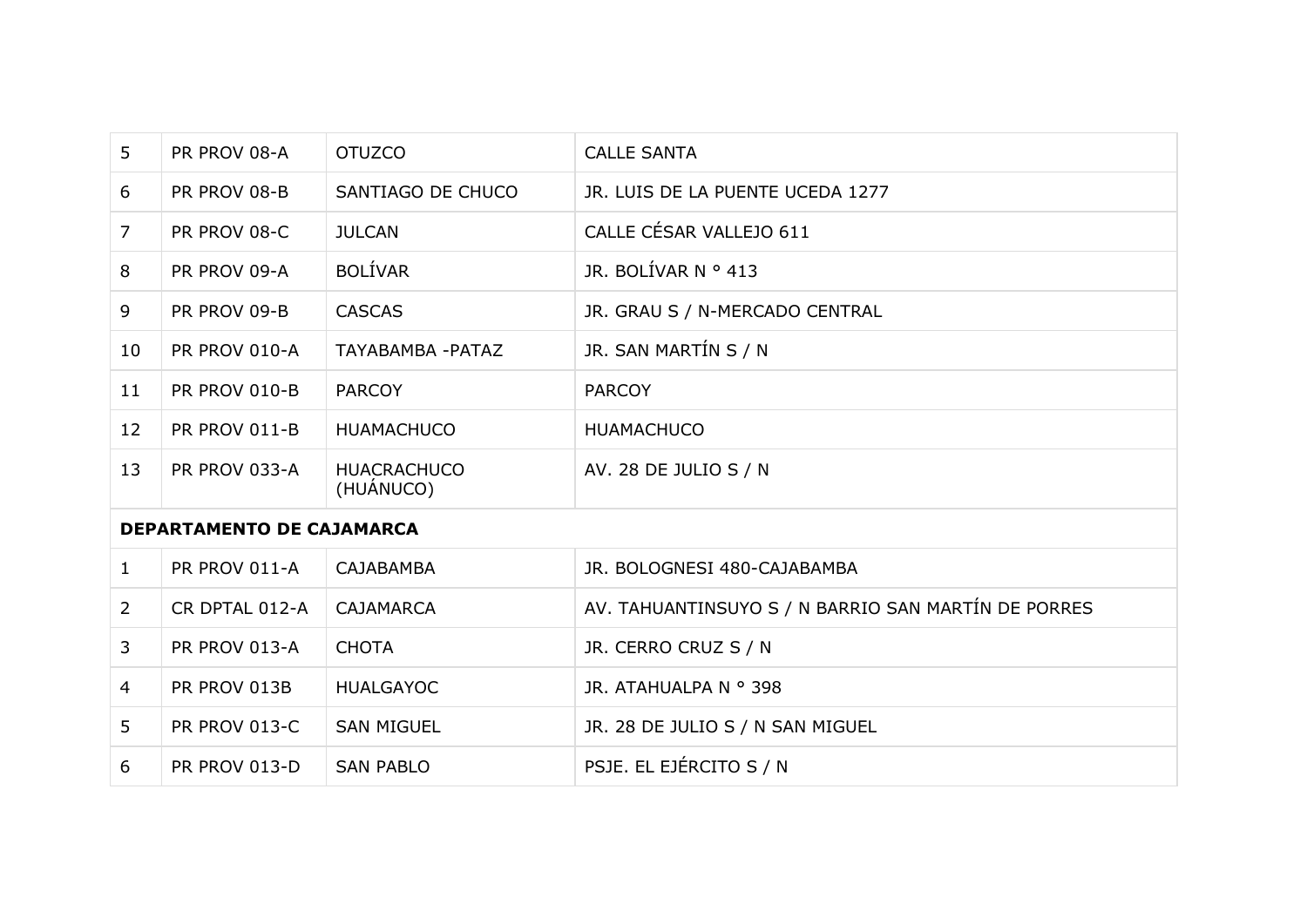| $\overline{7}$                  | PR PROV 014-A        | <b>CELENDÍN</b>      | JR. SAN MARTÍN 165-SAN MARTÍN                       |
|---------------------------------|----------------------|----------------------|-----------------------------------------------------|
| 8                               | PR PROV 015-A        | <b>CONTUMAZÁ</b>     | AV. FIDEL ZÁRATE PLASENCIA S / N URB PROGRESIVA     |
| 9                               | PR PROV 016-A        | <b>CUTERVO</b>       | JR. ELOY BELLO 203-CUTERVO                          |
| 10                              | <b>PR PROV 017-A</b> | <b>SANTA CRUZ</b>    | AV. JUAN PARDO Y MIGUEL 196-SANTA CRUZ              |
| 11                              | CR DPTAL 018-A       | JAÉN                 | CALLE SAN CARLOS S / N-MORRO SOLAR-JAÉN             |
| 12                              | <b>PR PROV 018-C</b> | <b>SAN IGNACIO</b>   | CALLE ZARUMILLA S / N-SAN IGNACIO                   |
| <b>DEPARTAMENTO DE AMAZONAS</b> |                      |                      |                                                     |
| $\mathbf{1}$                    | CR DPTAL 018-B       | <b>BAGUA</b>         | JR. RODRÍGUEZ DE MENDOZA 300                        |
| $\overline{2}$                  | <b>PR PROV 018-D</b> | STA. MARÍA NIEVA     | PUEBLO JOVEN JUAN VELASCO ALVARADO SN               |
| 3                               | <b>PR PROV 018-E</b> | <b>UTCUBAMBA</b>     | CARRETERA F. BELAUNDE TERRY S / N MORERILLA BAJA    |
| $\overline{4}$                  | <b>PR PROV 019-A</b> | <b>CHACHAPOYAS</b>   | PSJE. CRISTO REY S / N CHACHAPOYAS                  |
| 5 <sup>1</sup>                  | <b>PR PROV 019-B</b> | <b>LUYA</b>          | JR. GARCILASO DE LA VEGA S / N-CINCO ESQUINAS / td> |
| 6                               | <b>PR PROV 020-A</b> | <b>BONGARÁ</b>       | JR. COMERCIO S / N-JUMBILLA-BONGARÁ                 |
| $\overline{7}$                  | <b>PR PROV 021-A</b> | RODRÍGUEZ DE MENDOZA | JR. VÍCTOR MORI N º 108 DIST. SAN NICOLÁS           |
| <b>DEPARTAMENTO DE ÁNCASH</b>   |                      |                      |                                                     |
| $\mathbf{1}$                    | CR DPTAL 022-A       | <b>HUARAZ</b>        | URB. LOS QUENUALES MODULO 10-INDEPENDENCIA          |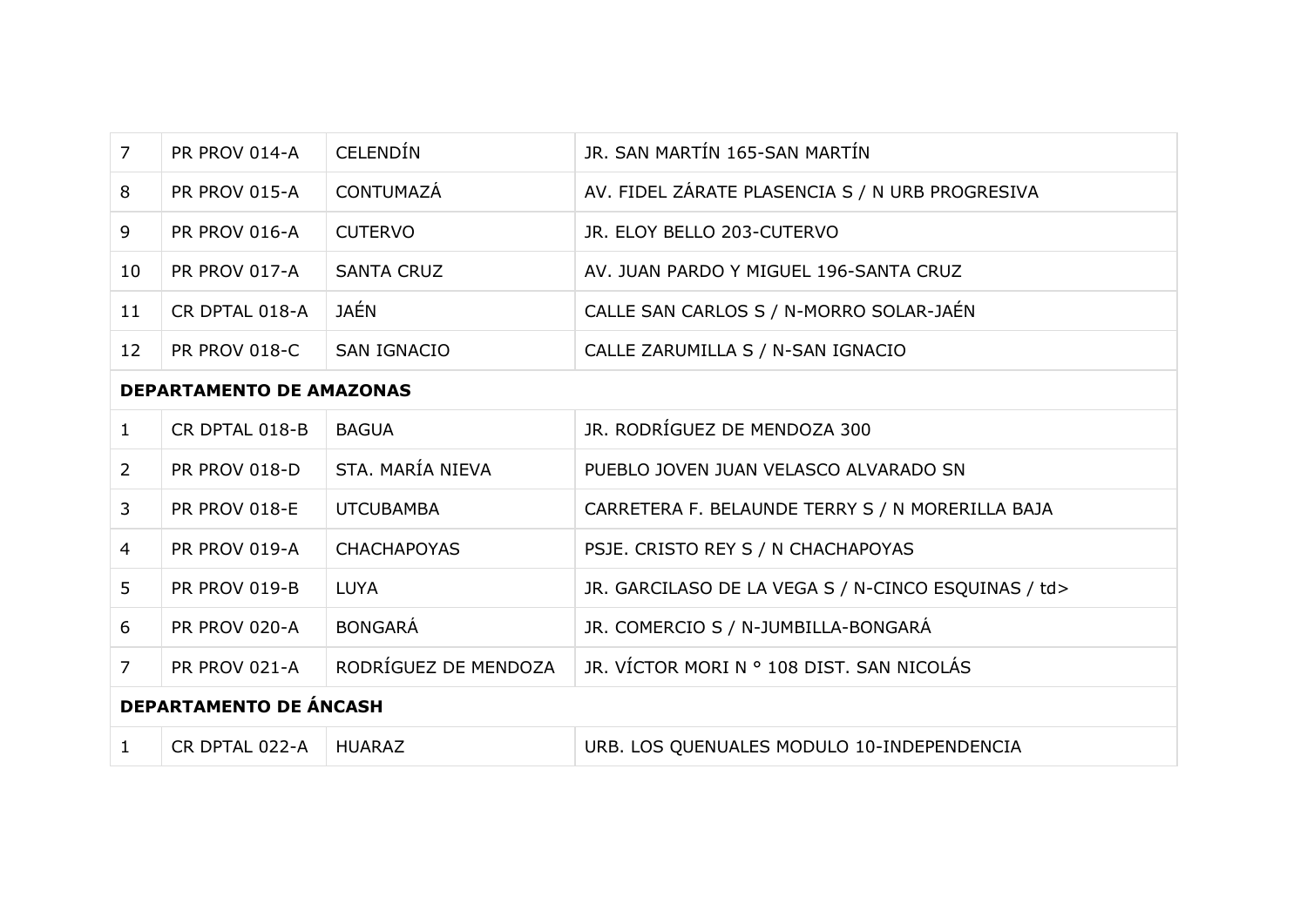| $\overline{2}$ | PR PROV 022-B        | <b>CARHUAZ</b>         | JR. RÍO BUIN S / N-CENTRO CÍVICO CARHUAZ |
|----------------|----------------------|------------------------|------------------------------------------|
| $\mathbf{3}$   | PR PROV 025-A        | <b>SICHUAS</b>         | JR. 28 DE JULIO N º 100                  |
| $\overline{4}$ | <b>PR PROV 025-B</b> | <b>POMABAMBA</b>       | JR. HUARAZ N º 571                       |
| 5              | PR PROV 026-A        | HUAYLAS-CARAZ          | AV. 20 DE ENERO S / N-CARAZ              |
| 6              | <b>PR PROV 026-B</b> | YUNGAY                 | PLAZA DE ARMAS S / N-YUNGAY              |
| $\overline{7}$ | PR PROV 028-A        | CHIQUIÁN               | JR. BOLOGNESI 341-CHIQUIÁN               |
| 8              | <b>PR PROV 029-A</b> | HUARI                  | JR. SAN MARTÍN N º 522                   |
| 9              | PR PROV 029-B        | <b>LLAMELLIN</b>       | JR. MARISCAL LUZURIAGA N º 218           |
| 10             | <b>PR PROV 029-C</b> | <b>SAN LUIS CHACAS</b> | JR. DOS DE MAYO S / N                    |
| 11             | CR DPTAL 023-A       | PAPA NOEL              | URB. CASUARINAS S / N NUEVO CHIMBOTE     |
| 12             | PR PROV 023-B        | <b>CASMA</b>           | CENTRO CÍVICO C-14                       |
| 13             | PR PROV 024-A        | PALLASCA (CABANA)      | JR. SAN JERÓNIMO S / N                   |

**COREMOV SUR**

|                          | <b>ORM</b>             | <b>GUARNICIÓN</b> | <b>DIRECCIÓN DOMICILIARIA</b>                     |
|--------------------------|------------------------|-------------------|---------------------------------------------------|
|                          | COREMOV-SUR   AREQUIPA |                   | PROLONGACIÓN ESPINAR 2000 - MIRAFLORES - AREQUIPA |
| DEPARTAMENTO DE AREQUIPA |                        |                   |                                                   |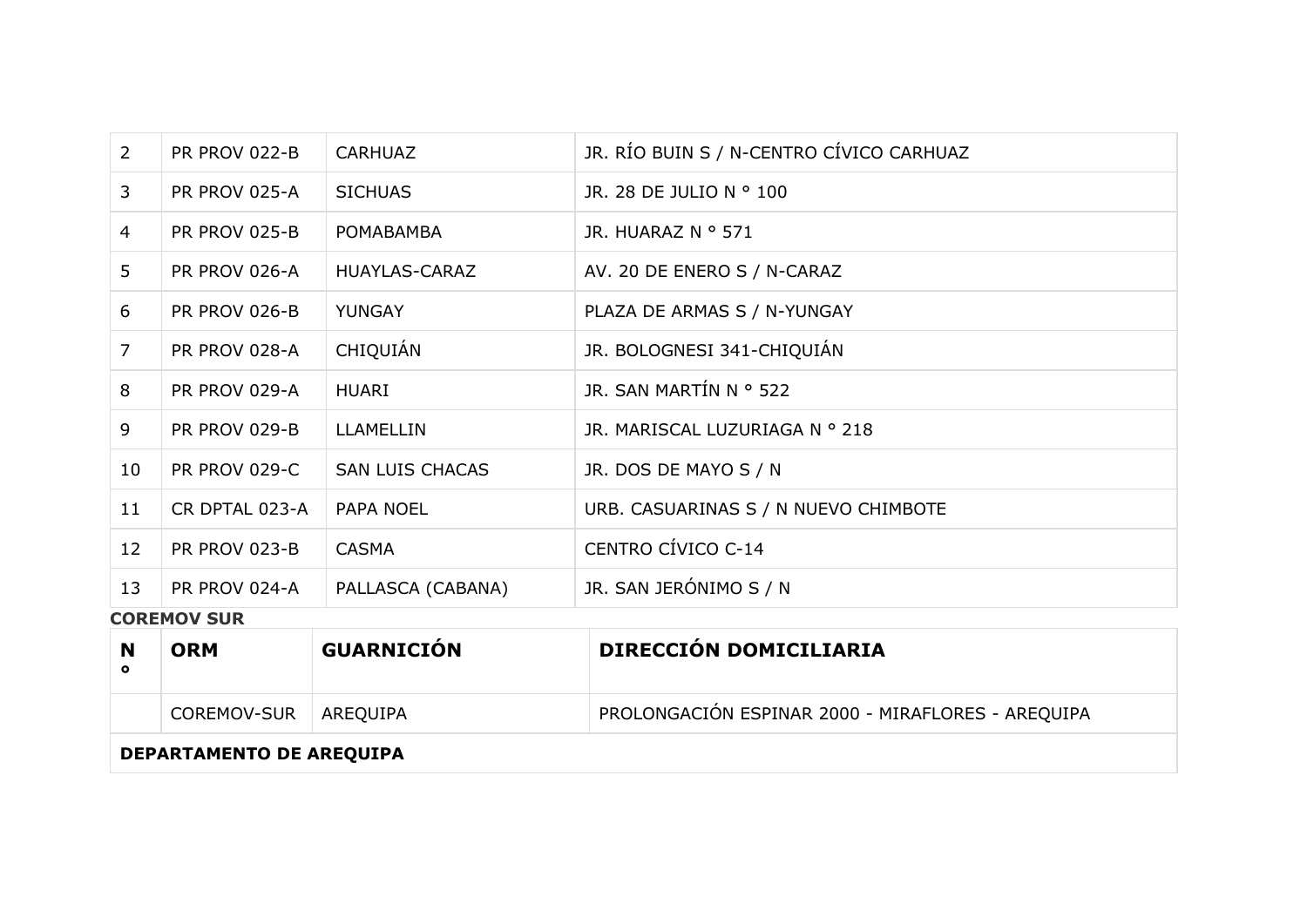| $\mathbf{1}$                    | CR DPTAL 055-<br>$\mathsf{A}$ | AREQUIPA              | PROLONGACIÓN ESPINAR 2000 - MIRAFLORES - AREQUIPA                |
|---------------------------------|-------------------------------|-----------------------|------------------------------------------------------------------|
| $\overline{2}$                  | PR PROV 055-B                 | <b>LOMAS DE ISLAY</b> | CALLE IQUITOS 267 CON CALLE ISLAY - AREQUIPA                     |
| 3                               | PR PROV 056-A                 | CAMANÁ                | JR. UNIVERSIDAD 132 SAMUEL PASTOR LA LAMPA - CAMANÁ-<br>AREQUIPA |
| $\overline{4}$                  | <b>PR PROV 057-A</b>          | CARAVELÍ              | CALLE AYACUCHO S / N - CARAVELI - AREQUIPA                       |
| 5                               | <b>PR PROV 058-A</b>          | LA UNIÓN              | CALLE INDEPENDENCIA 205 - LA UNIÓN - AREQUIPA                    |
| 6                               | <b>PR PROV 059-</b><br>A      | APLAO - CASTILLA      | URB. MUNICIPAL A / 18 - APLAO - AREQUIPA                         |
| $\overline{7}$                  | PR PROV 059-B                 | <b>CONDESUYOS</b>     | AV. LOS ERRANTES DE CHUQUIBAMBA - AREQUIPA                       |
| 8                               | <b>PR PROV 060-A</b>          | CAYLLOMA-CHIVAY       | CALLE LETICIA 302 CHIVAY - AREQUIPA                              |
| <b>DEPARTAMENTO DE APURÍMAC</b> |                               |                       |                                                                  |
| $\mathbf{1}$                    | CR DPTAL 061-<br>A            | <b>ABANCAY</b>        | AV. ARENAS 121 - CERCADO - ABANCAY                               |
| $\overline{2}$                  | PR PROV 062-A                 | <b>ANDAHUAYLAS</b>    | AV. SESQUICENTENARIO 420 - CENTRO POBLADO CURIBAMBA              |
| 3                               | PR PROV 063-A                 | AYMARAES - CHALHUANCA | AV. AREQUIPA 633 - CHALHUANCA                                    |
| 4                               | <b>PR PROV 065-A</b>          | CHUQUIBAMBILLA, GRAU  | AV. GRAU S / N GALERÍA COMERCIAL 3ER. NIVEL                      |

### **DEPARTAMENTO DE CUSCO**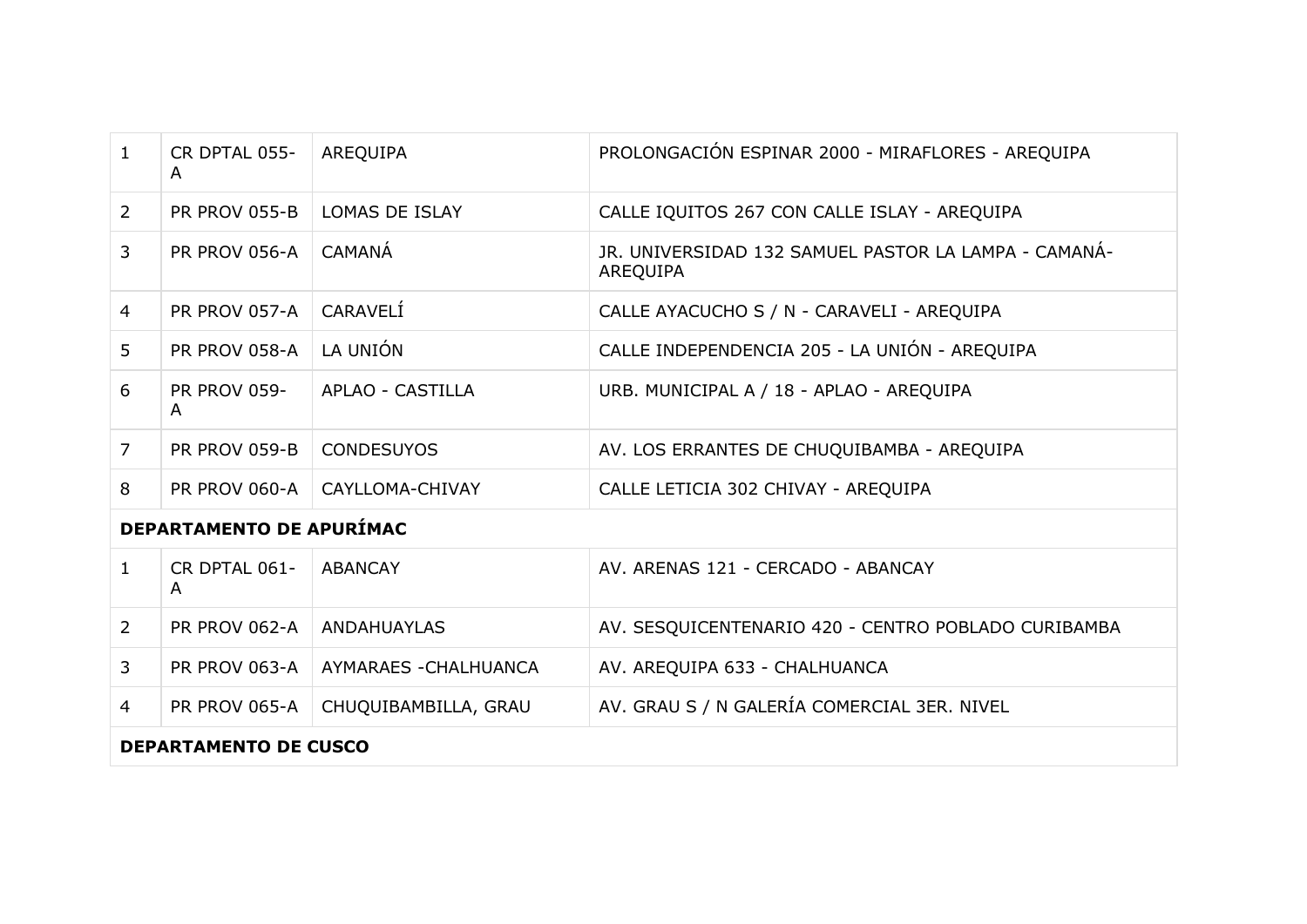| $\mathbf{1}$                | CR DPTAL 066-<br>A   | <b>CUSCO</b>                         | AV. MARISCAL GAMARRA S / N SANTIAGO - CUSCO |
|-----------------------------|----------------------|--------------------------------------|---------------------------------------------|
| $\overline{2}$              | <b>PR PROV 066-B</b> | <b>ANTA</b>                          | JR. BREÑA 416 - ISCUCHACA - ANTA - CUSCO    |
| 3                           | <b>PR PROV 066-C</b> | <b>PARURO</b>                        | CALLE ALFONSO UGARTE S / N PARURO           |
| $\overline{4}$              | <b>PR PROV 067-A</b> | QUISPICANCHIS                        | JR. MARIANO MELGAR S / N URCOS - CUSCO      |
| 5 <sup>1</sup>              | <b>PR PROV 067-B</b> | <b>ACOMAYO</b>                       | JR. RAMÓN CASTILLA S / N - ACOMAYO - CUSCO  |
| 6                           | <b>PR PROV 068-A</b> | PAUCARTAMBO                          | JR. ILUSTRÍSIMO PÉREZ ARMENDÁRIZ S / N      |
| $\overline{7}$              | <b>PR PROV 069-A</b> | QUILLABAMBA                          | AV. 25 DE JULIO S / N QUILLABAMBA           |
| 8                           | PR PROV 070-A        | URUBAMBA-LIRCAY                      | AV. SAN MARTÍN 907 YUCAY - URUBAMBA - CUSCO |
| 9                           | <b>PR PROV 070-B</b> | <b>CALCA</b>                         | JR. GRAU 254 - CALCA                        |
| 10                          | PR PROV 071-A        | <b>CANCHIS</b>                       | JR. MIGUEL GRAU 824 - CANCHIS               |
| 11                          | PR PROV 071-B        | <b>CALLCA</b>                        | PLAZA DE ARMAS S / N YANAOCA                |
| 12                          | PR PROV 072-A        | <b>ESPINAR</b>                       | CALLE 22 DE FEBRERO ESPINAR - YAURI - CUSCO |
| 13                          | <b>PR PROV 073-A</b> | SANTO TOMÁS -<br><b>CHUMBIVILCAS</b> | AV. 2 DE MAYO S / N CHUMBIVILCAS            |
| <b>DEPARTAMENTO DE PUNO</b> |                      |                                      |                                             |
| $\mathbf{1}$                | CR DPTAL 074-<br>A   | <b>PUNO</b>                          | AV. EJÉRCITO S / N - PUNO                   |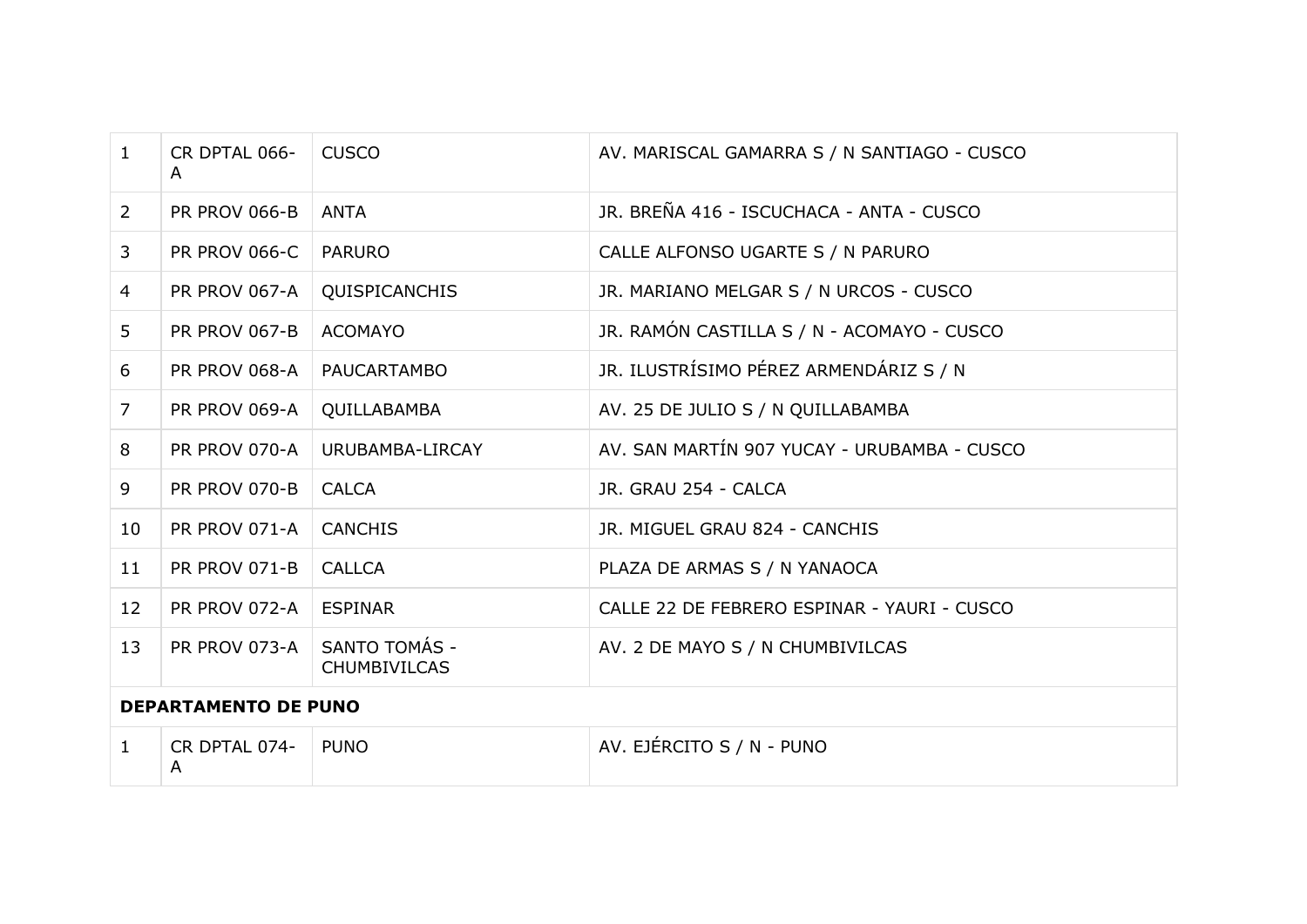| $\overline{2}$                  | PR PROV 074-B   ILAVE |                                | JR. NICOLÁS DE PIÉROLA 111    |
|---------------------------------|-----------------------|--------------------------------|-------------------------------|
| 3                               | PR PROV 074-C         | YUNGUYO                        | AV. EJÉRCITO 619 - YUNGUYO    |
| $\overline{4}$                  | PR PROV 074-D         | JULI                           | AV. SANTA CRUZ 300            |
| 5                               | PR PROV 075-A         | <b>AYAVIRI MELGAR</b>          | AV. BENAVIDES S / N MELGAR    |
| 6                               | <b>PR PROV 075-B</b>  | AZÁNGARO                       | JR. AREQUIPA 390              |
| $\overline{7}$                  | PR PROV 076-A         | <b>MACUSANI</b>                | JR. AREQUIPA S / N MACUSANI   |
| 8                               | PR PROV 077-A         | HUANCANÉ                       | PROLG. PUNO S / N HUANANÉ     |
| 9                               | PR PROV 078-A         | SANDIA                         | JR. LA PLAYA S / N            |
| 10                              | PR PROV 079-A         | <b>JULIACA</b>                 | JR PUMACAHUA S / N - JULIACA  |
| 11                              | PR PROV 079-B   LAMPA |                                | JR. 2 DE MAYO 714 LAMPA       |
| <b>DEPARTAMENTO DE MOQUEGUA</b> |                       |                                |                               |
| $\mathbf{1}$                    | CR DPTAL 080-<br>A    | MOQUEGUA                       | JR. GRAU S / N MARISCAL NIETO |
| $\overline{2}$                  | <b>PR PROV 080-B</b>  | <b>OIT</b>                     | URB. VILLA DEL MAR K / 1      |
| 3                               |                       | PR PROV 081-A   S.CERRO -OMATE | JR. GRAU S / N MARISCAL NIETO |

## **DEPARTAMENTO DE TACNA**